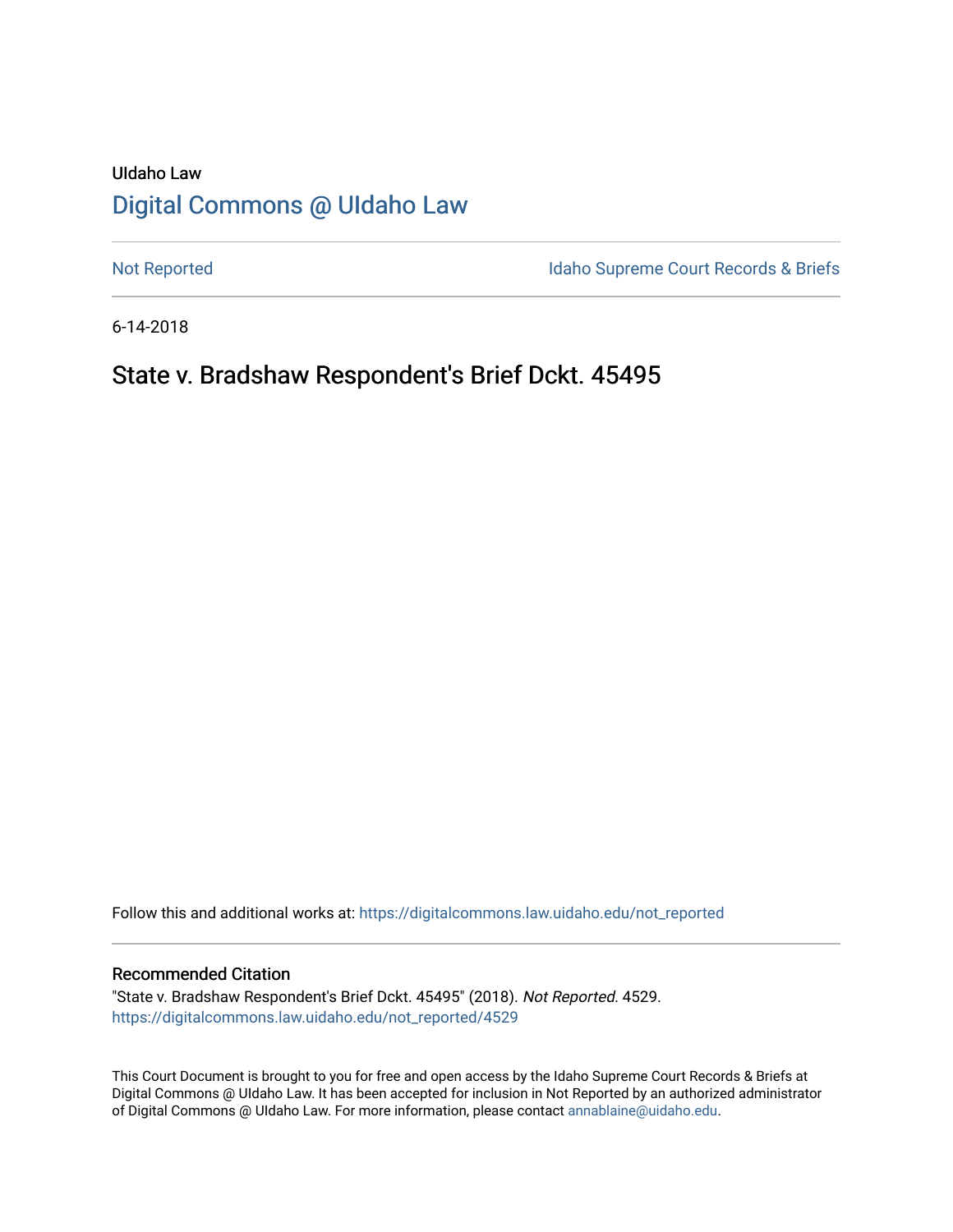#### **IN THE SUPREME COURT OF THE STATE OF IDAHO**

**) ) ) ) ) ) ) ) ) )**

**STATE OF IDAHO,**

**Plaintiff-Respondent,**

**v.** 

**TYLER WILLIAM BRADSHAW,** 

**Defendant-Appellant.**

**No. 45495** 

**Twin Falls County Case No. CR42-2015-11389** 

### **BRIEF OF RESPONDENT** \_\_\_\_\_\_\_\_\_\_\_\_\_\_\_\_\_\_\_\_\_\_\_\_

\_\_\_\_\_\_\_\_\_\_\_\_\_\_\_\_\_\_\_\_\_\_\_\_

**APPEAL FROM THE DISTRICT COURT OF THE FIFTH JUDICIAL DISTRICT OF THE STATE OF IDAHO, IN AND FOR THE COUNTY OF TWIN FALLS**

\_\_\_\_\_\_\_\_\_\_\_\_\_\_\_\_\_\_\_\_\_\_\_\_

**HONORABLE G. RICHARD BEVAN District Judge**

\_\_\_\_\_\_\_\_\_\_\_\_\_\_\_\_\_\_\_\_\_\_\_\_

**LAWRENCE G. WASDEN Attorney General State of Idaho**

**PAUL R. PANTHER Deputy Attorney General Chief, Criminal Law Division** 

**KENNETH K. JORGENSEN Deputy Attorney General Criminal Law Division P. O. Box 83720 Boise, Idaho 83720-0010 (208) 334-4534** 

**ATTORNEYS FOR PLAINTIFF-RESPONDENT** **KIMBERLY A. COSTER Deputy State Appellate Public Defender 322 E. Front St., Ste. 570 Boise, Idaho 83702 (208) 334-2712** 

**ATTORNEY FOR DEFENDANT-APPELLANT**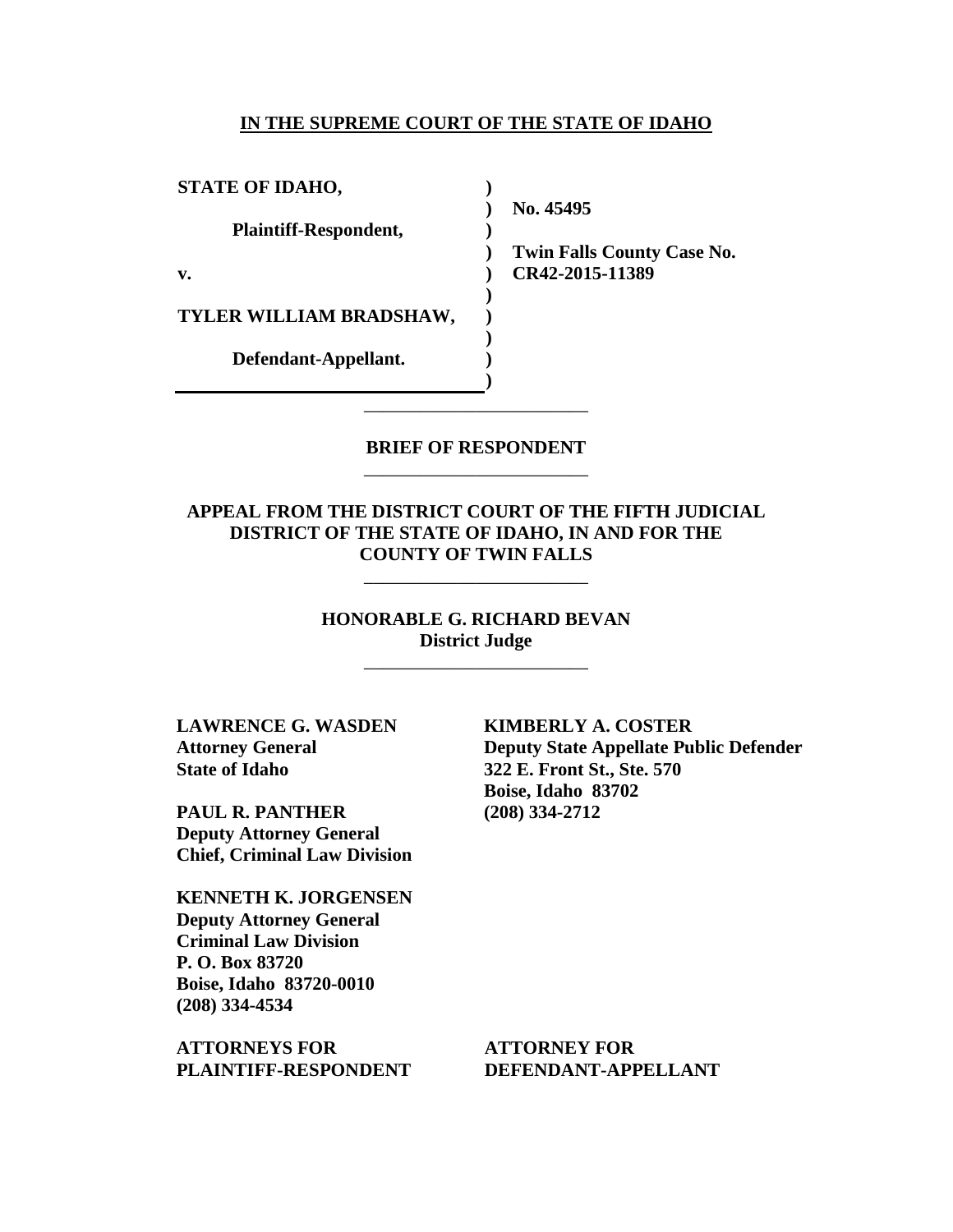# **TABLE OF CONTENTS**

|                 | Bradshaw Has Failed To Show That The District Court                                                    |
|-----------------|--------------------------------------------------------------------------------------------------------|
| $A_{\cdot}$     |                                                                                                        |
| $\bf{B}$        |                                                                                                        |
| $\mathcal{C}$ . | Bradshaw Has Failed To Show The District Court<br>Had Jurisdiction To Sua Sponte Reduce The Sentence 3 |
|                 |                                                                                                        |
|                 |                                                                                                        |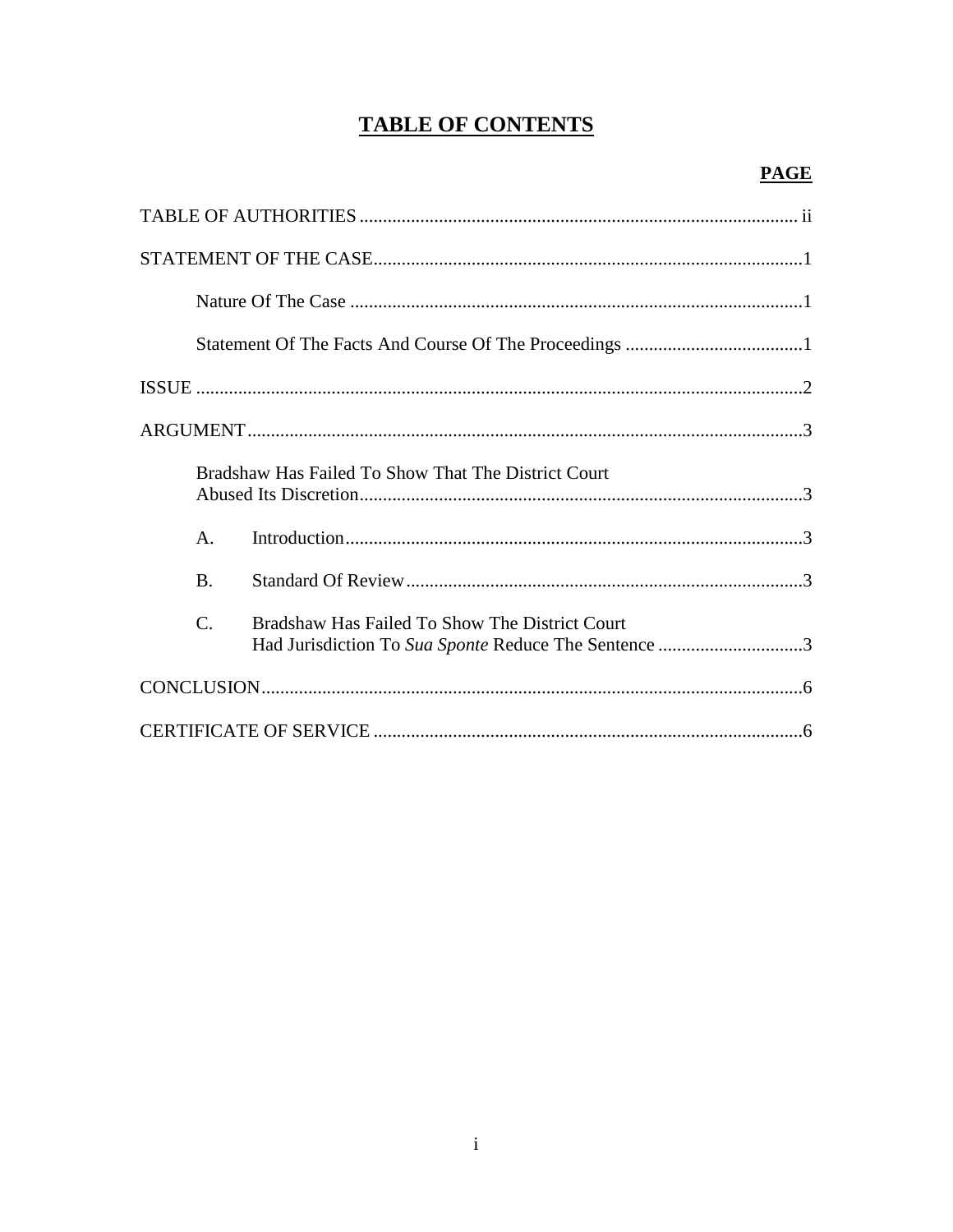# **TABLE OF AUTHORITIES**

| <b>CASES</b><br><b>PAGE</b> |  |
|-----------------------------|--|
|                             |  |
|                             |  |
|                             |  |
|                             |  |
|                             |  |
|                             |  |
|                             |  |
|                             |  |
|                             |  |

## **RULES**

|--|--|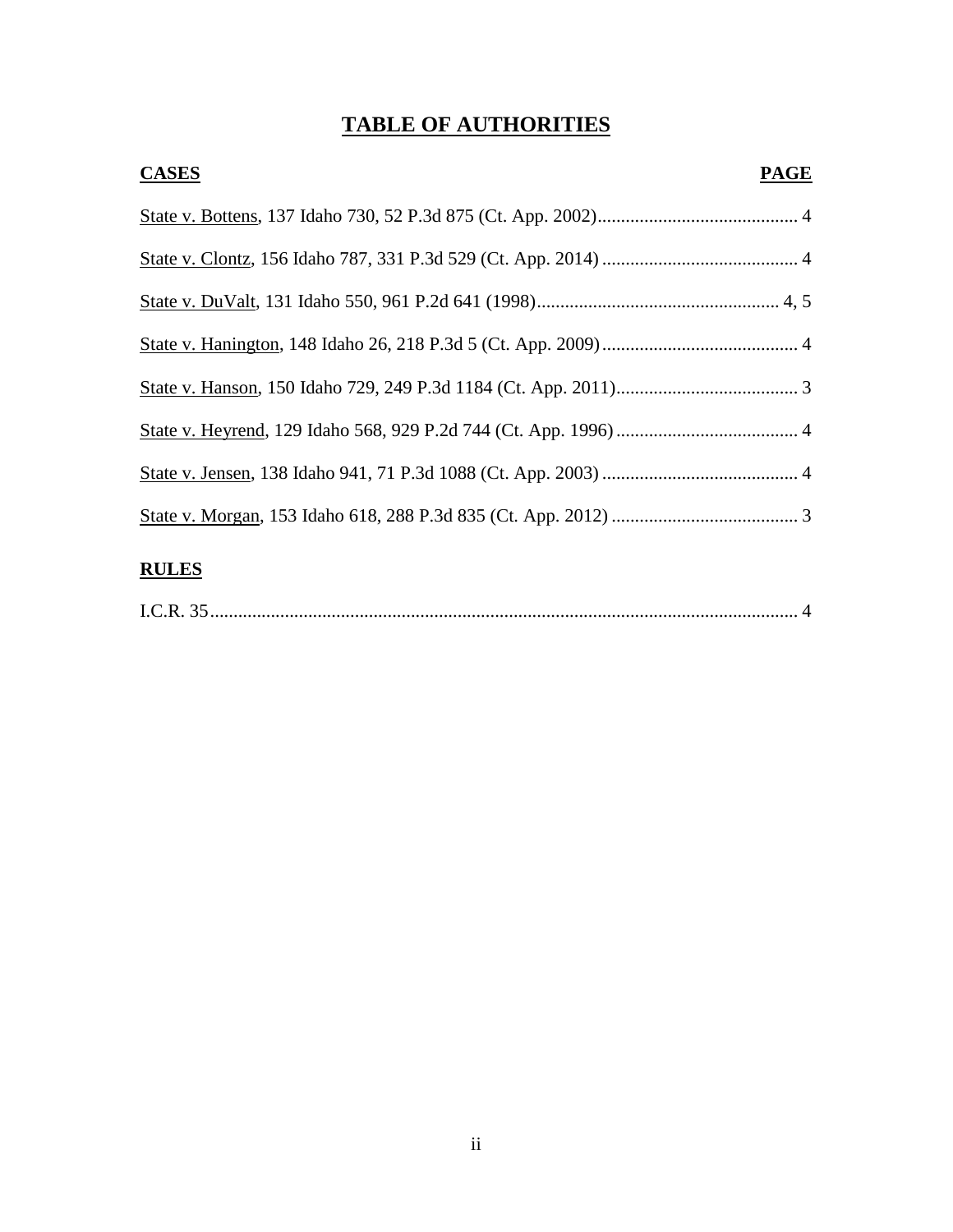#### STATEMENT OF THE CASE

#### Nature Of The Case

Tyler William Bradshaw appeals from the district court's order executing his sentence after he violated probation.

#### Statement Of The Facts And Course Of The Proceedings

The state charged Bradshaw with, and a jury convicted him of, attempted strangulation. (R., pp. 19, 82-83.) The district court sentenced him to eight years with three years determinate and retained jurisdiction. (Id.) The district court thereafter suspended the sentence and placed Bradshaw on probation. (R., pp. 18-22.)

A little over two months later the state moved to revoke Bradshaw's probation for failing complete his community service, associating with "someone who's last name he did not know," failing to report to his probation officer on three different dates, leaving his sober living residency without permission, failing to maintain employment by being fired for missing work, drinking alcohol, failing to appear at his domestic violence intake and failing to enroll in aftercare, absconding supervision, failing to make payments on his financial obligations, and failing to pay his supervision fee.  $(R., pp. 25-34.)$  After an evidentiary hearing the district court found Bradshaw in violation on most of the alleged violations. (R., pp. 139-40.) The district court then revoked Bradshaw's probation and executed his sentence. (R., pp. 164-67, 184-87.) Bradshaw timely appealed. (R., pp. 169- 72.)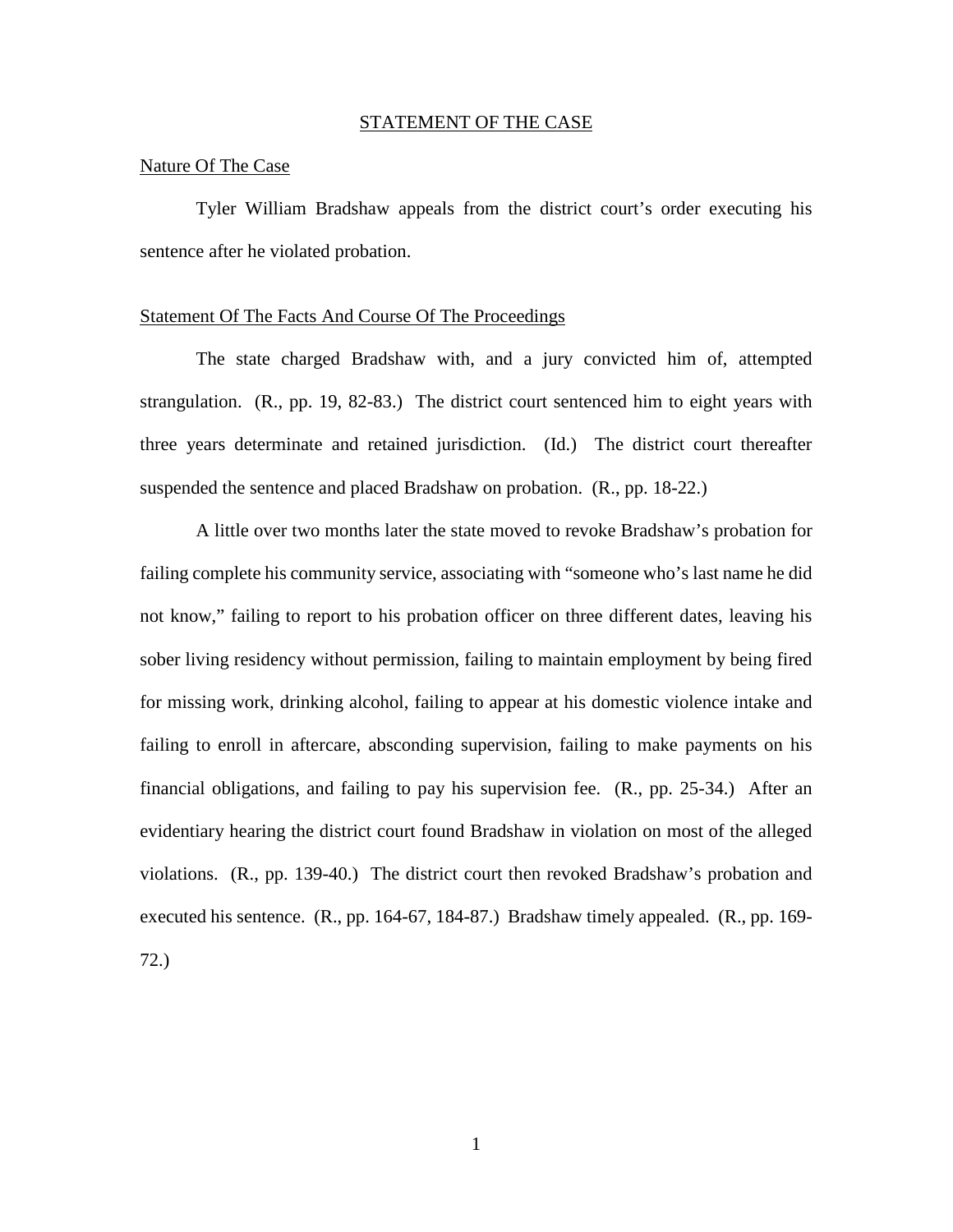### **ISSUE**

Bradshaw states the issue on appeal as:

Did the district court abuse its discretion when, upon revoking Mr. Bradshaw's probation, it decided to deny any reduction of sentence based on the previously filed Rule 35 motion?

(Appellant's brief, p. 4.)

The state rephrases the issue as:

Has Bradshaw failed to show that the district court abused its discretion by imposing his sentence without reducing it?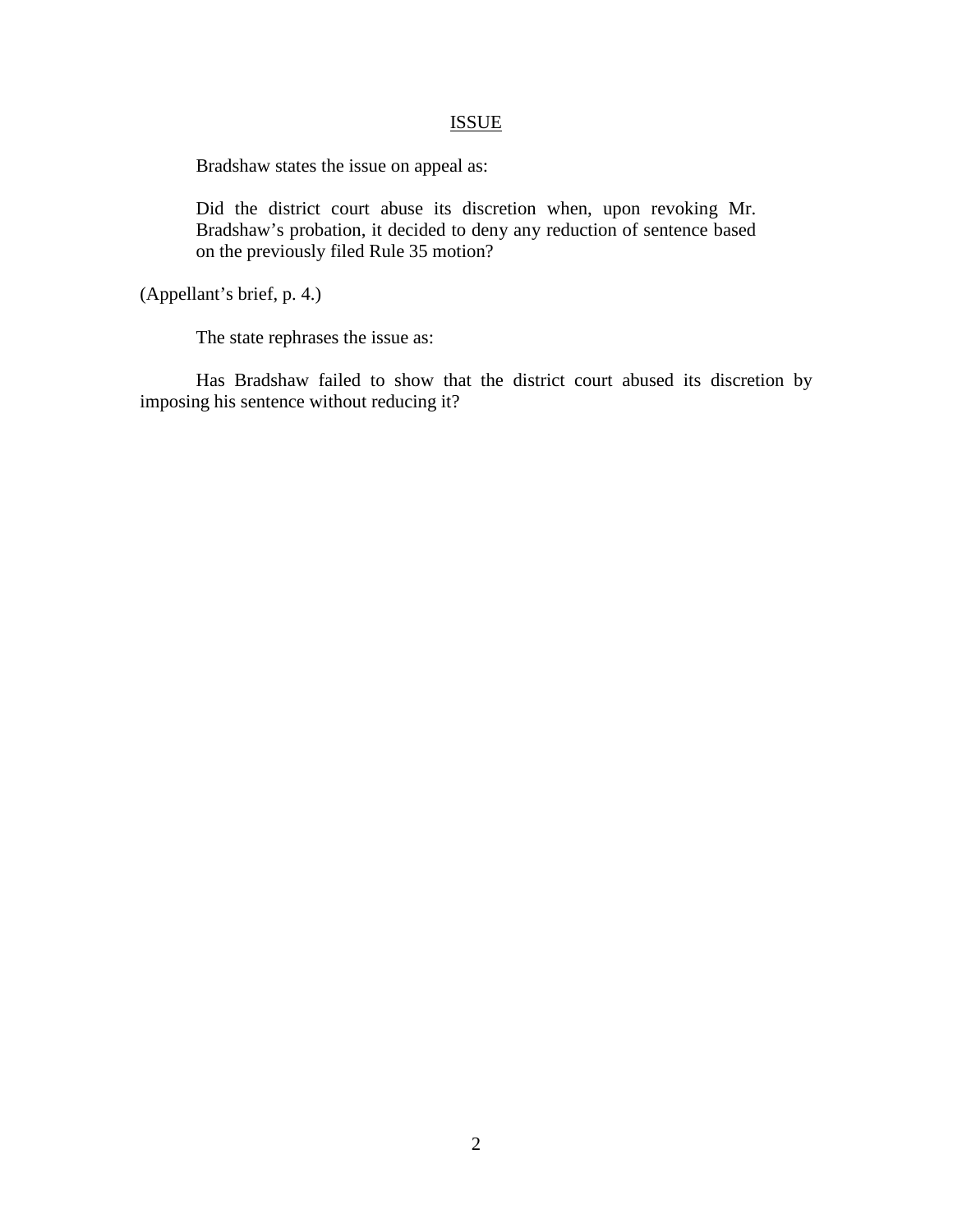#### ARGUMENT

#### Bradshaw Has Failed To Show That The District Court Abused Its Discretion

#### A. Introduction

After executing Bradshaw's sentence, the district court stated, "There was a Rule 35 filed previously that's been denied. So I will not adjust the three years fixed or the five years indeterminate that will be imposed." (Tr., p. 20, Ls. 16-18.) On appeal Bradshaw argues the district court abused its discretion by not recognizing that it had authority to reduce his sentence. (Appellant's brief, pp. 5-8.) This argument fails because Bradshaw has failed to show that the district court had jurisdiction to grant its own motion for reduction of sentence after it had denied Bradshaw's previously filed motion for reduction of sentence. Even if the court had such jurisdiction, Bradshaw has failed to show on the record that the district court rejected a reduction in sentence because it believed it did not have authority to reduce the sentence.

#### B. Standard Of Review

 "[A] lower court's decision to grant or deny a Rule 35 motion will not be disturbed in the absence of an abuse of discretion." State v. Hanson, 150 Idaho 729, 734, 249 P.3d 1184, 1189 (Ct. App. 2011).

### C. Bradshaw Has Failed To Show The District Court Had Jurisdiction To *Sua Sponte* Reduce The Sentence

"The court may, after a probation violation has been established, order that the suspended sentence be executed or, in the alternative, the court is authorized under Idaho Criminal Rule 35 to reduce the sentence." State v. Morgan, 153 Idaho 618, 622, 288 P.3d 835, 839 (Ct. App. 2012). Rule 35 provides that "no defendant may file more than one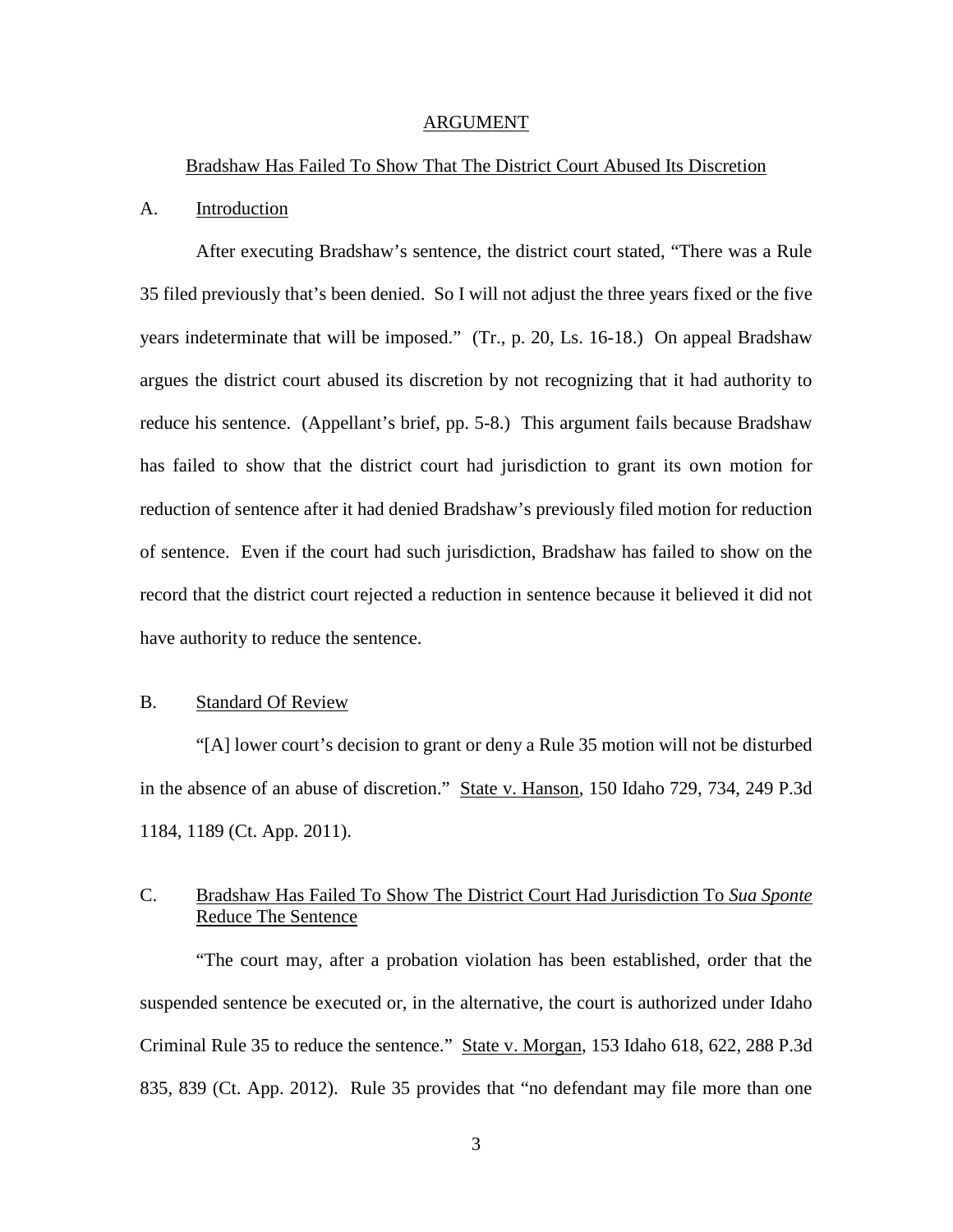motion seeking a reduction of sentence under this Rule." I.C.R. 35. This rule "clearly prohibits the filing of more than one motion for a reduction of sentence." State v. Heyrend, 129 Idaho 568, 572, 929 P.2d 744, 748 (Ct. App. 1996). A district court lacks jurisdiction to consider a successive request for leniency under Rule 35. State v. Bottens, 137 Idaho 730, 732–33, 52 P.3d 875, 877–78 (Ct. App. 2002).

Bradshaw argues that, despite his prior Rule 35 motion requesting leniency and the district court's lack of jurisdiction to entertain another motion from him, the district court had jurisdiction and discretion to reduce his sentence on its own motion. (Appellant's brief, pp. 5-8.) The cases he cites, however, do not support his argument. In State v. Hanington, 148 Idaho 26, 27, 218 P.3d 5, 7 (Ct. App. 2009) (cited at Appellant's brief, p. 5), the Idaho Court of Appeals recognized that the authority to grant a reduction of sentence upon revocation of probation "is authorized under Idaho Criminal Rule 35."

In State v. Clontz, 156 Idaho 787, 792, 331 P.3d 529, 534 (Ct. App. 2014) (cited Appellant's brief, pp. 5-7), the Idaho Court of Appeals held that fundamental error standards "preclude an appeal challenging the trial court's failure to sua sponte reduce a sentence upon relinquishment of jurisdiction or revocation of probation." Again, the legal authority for such a reduction stemmed from Rule 35. Id. at 790, 331 P.3d at 532 ("'by terms of Idaho Criminal Rule 35, whenever a trial court revokes probation it has authority to sua sponte reduce the sentence that was originally pronounced'") (quoting State v. Jensen, 138 Idaho 941, 944, 71 P.3d 1088, 1091 (Ct. App. 2003)).

Finally, Bradshaw argues there is an "exception" to the rule that failure to *sua sponte* reduce a sentence is not reviewed on appeal where the question of reduction is "raised and decided by the trial court." (Appellant's brief, p. 6 (citing State v. DuValt, 131)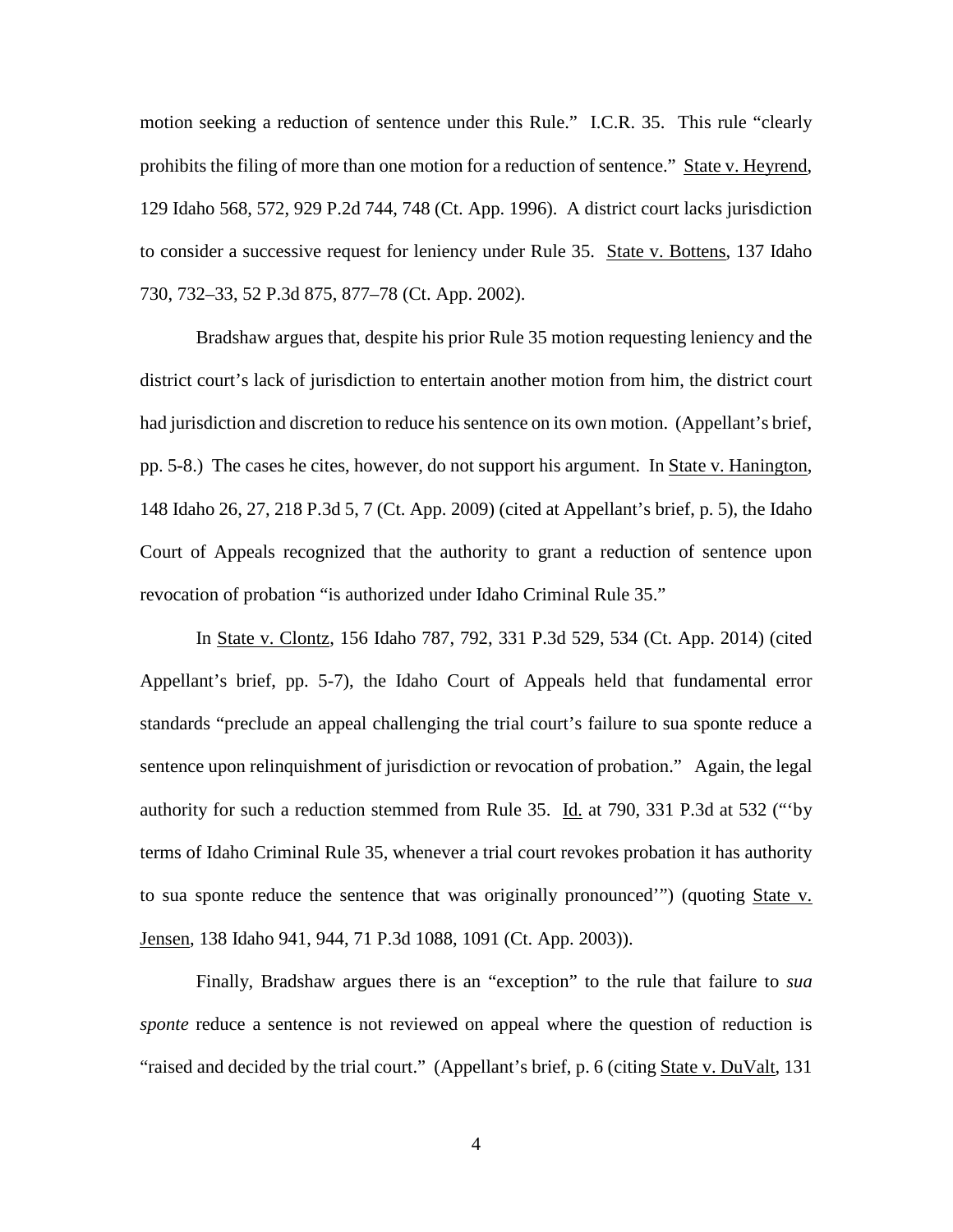Idaho 550, 554, 961 P.2d 641, 645 (1998)).) Although issues decided by the trial court are reviewable, DuValt, 131 Idaho at 553, 961 P.2d at 644, this rule of appellate review is irrelevant to whether the district court had jurisdiction to reduce the sentence.

Bradshaw has shown no instance where a court had jurisdiction to do *sua sponte* what it lacked jurisdiction to do by motion. Because the jurisdiction to reduce a sentence stems from Rule 35, and because Rule 35 does not confer jurisdiction to consider successive motions, the district court lacked jurisdiction to consider a successive motion whether the motion was made by Bradshaw or the district court *sua sponte*.

Alternatively, even if the district court had jurisdiction, Bradshaw has failed to show an abuse of discretion. Bradshaw argues that the district court did not understand that it had discretion. (Appellant's brief, pp. 5-8.) The record does not support this argument. The district court, after executing the sentence, stated, "There was a Rule 35 filed previously that's been denied. So I *will not* adjust the three years fixed or the five years indeterminate that will be imposed." (Tr., p. 20, Ls. 16-18 (emphasis added).) The district court's phrasing that it "will not" reduce the sentence is consistent with an understanding it had discretion. Had the court been inclined to reduce but concluded it lacked the authority to do so it would have said that it "cannot" reduce the sentence. Bradshaw has failed to demonstrate that the district court did not believe it could have reduced the sentence had it desired to do so, and has therefore failed to show any abuse of discretion.